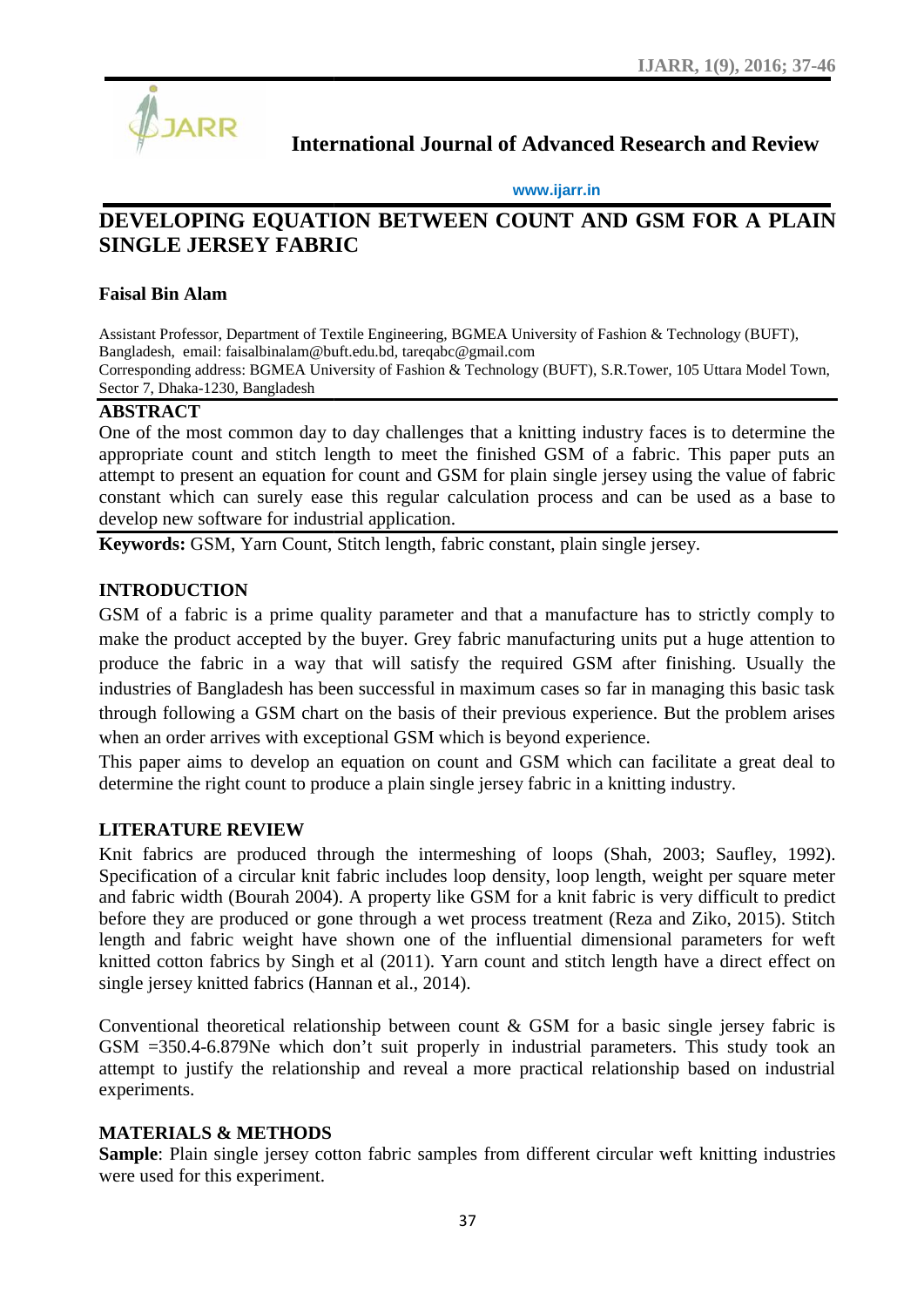**Measuring Stitch Length:** Stitch length his theoretically a single length of yarn which includes one needle loop and adjacent needle coop so neither side of it. In order to determine the stitch length, we count 100 no of Wales or stitch and count its length by hanging the yarn on the stitch counter. There adding was taken in mm.

#### **Measuring Yar Count:**

We followed a different way to find out the count of the yarn. At first we unravelled sufficient no yarns from the fabric. Then we measured the total length of the yarn and measured the weight of that no of yarn. From these weights, we found the count of the yarn. The equation we followed is as follow:

Count (Ne) =  $\frac{n \times l \times 453.6}{wt \times 36 \times 840}$ Where,  $Ne =$  English count  $n =$  number of yarn in bundle.  $l =$  length of yarn W<sub>t=</sub> weight of yarn.

**Measuring GSM:** GSM is calculated in weight (gram per square meter). The GSM cutter is the mostly used instrument in the industry & we measured GSM using that. GSM was determined for 10 different fabric samples.

 $GSM = \frac{Ks \times Iex}{\text{stitch length}(mm)}$ , Ks = fabric constant (single jersey)  $\text{Ks} = \frac{\text{stitch length (mm)} \times \text{GSM}}{\text{tex}}$ 

## **INDUSTRIAL CHART**

Table 1: Relation between yarn count, stitch length, finished diameter& finished GSM

| Fabric<br>Type | Yarn count         | Stitch<br>length(mm) | Color | <b>Diameter</b><br>$\times$ Gauge | Finished<br>diameter (inch) | Finished<br><b>GSM</b> |  |
|----------------|--------------------|----------------------|-------|-----------------------------------|-----------------------------|------------------------|--|
| Plain $S/i$    | $18^{5}/1$         | 2.94                 | White | $26\times24$                      | 30                          | 220-230                |  |
| $, \,$         | $20^{8}/1$         | 2.98                 | White | $30\times24$                      | 33.5                        | 200-210                |  |
| $, \,$         | $24^{s}/1$         | 2.68                 | White | $30\times24$                      | 32                          | 175-185                |  |
| $, \,$         | $26^{8}/1$         | 2.66                 | White | $30\times24$                      | 31                          | 160-170                |  |
| , ,            | $28^{5}/1$         | 2.70                 | Avg   | $26\times24$                      | 25                          | 150-160                |  |
| $, \,$         | $30^{5}/1$         | 2.68                 | Avg   | $30\times24$                      | 30                          | 130-140                |  |
| , ,            | $34^{8}/1$         | 2.40                 | Avg   | $26\times24$                      | 24                          | 125-135                |  |
| $, \,$         | $40^{8}/1$         | 2.44                 | Avg   | $24\times24$                      | 20                          | 100-110                |  |
| $, \,$         | 18 <sup>5</sup> /1 | 3.00                 | Avg   | $30\times24$                      | 46                          | 245-255                |  |
| $, \,$         | $24^{8}/1$         | 2.64                 | Avg   | $30\times24$                      | 40                          | 210-215                |  |
| , ,            | $26^{8}/1$         | 2.60                 | Avg   | $30\times24$                      | 36                          | 200-210                |  |
| , ,            | $30^{8}/1$         | 2.50                 | Avg   | $30\times24$                      | 33                          | 180-190                |  |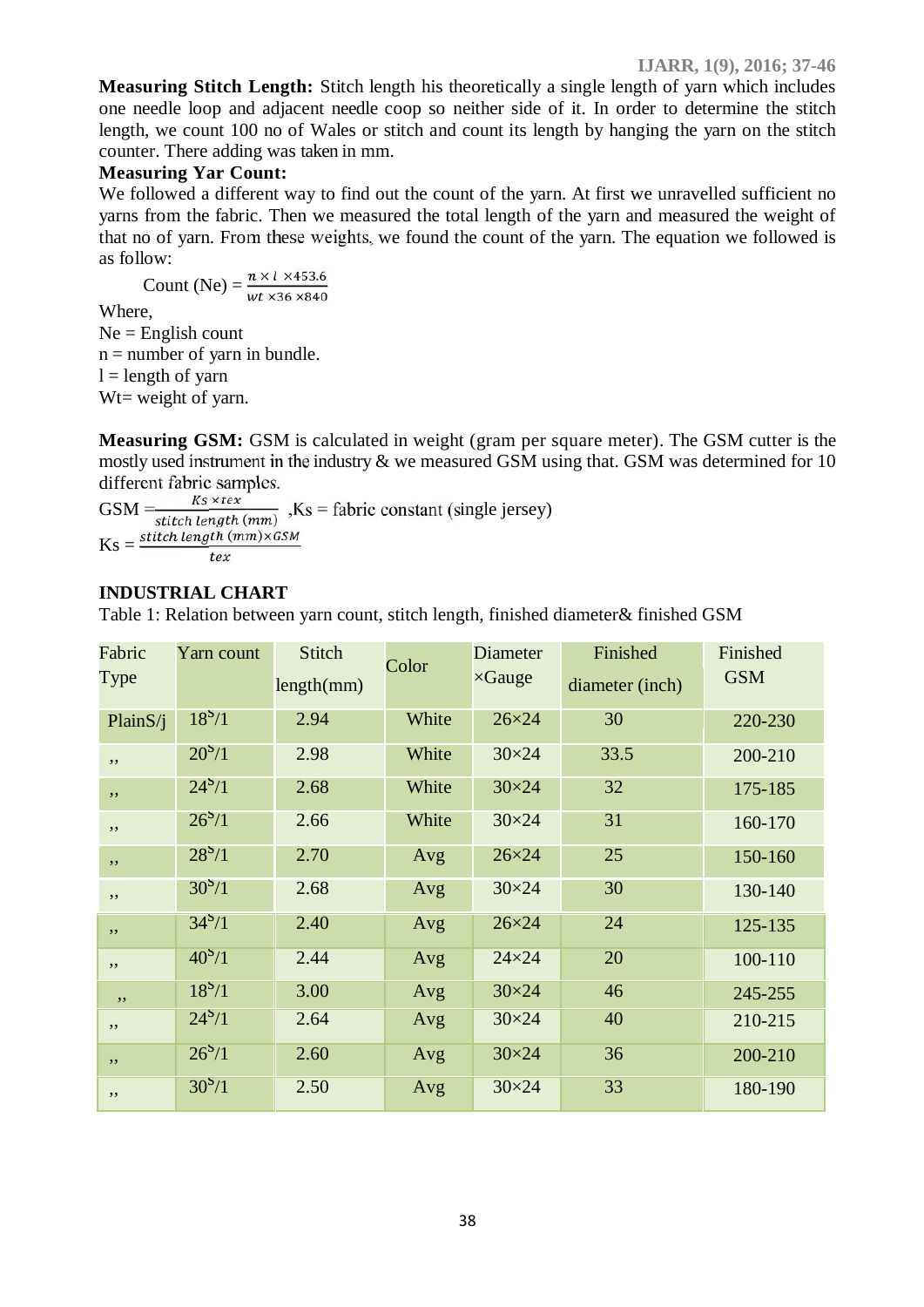Industrial practice is if the fabric is to be Enzyme washed, the stitch length should be kept (10%) less than the normal range. For light color, the finished GSM varies1-2% from grey GSM; average color, the finished GSM varies2-4%.

## **EXPERIMENTAL OUTCOME**

| S/N              | <b>GSM</b> | SL       | <b>COUNT</b> | <b>EQUATION AVERAGE</b> |          | <b>STD</b><br><b>DVE</b> | CV       |
|------------------|------------|----------|--------------|-------------------------|----------|--------------------------|----------|
| 1.               | 160.5      | 2.699121 | 30.87        | 13373.15                |          |                          |          |
| 2.               | 122.48     | 2.664324 | 37.78        | 12328.44                |          |                          |          |
| 3.               | 127.03     | 2.965405 | 31.63        | 11914.8                 | 12083.96 | 946.3509                 | 7.831462 |
| $\overline{4}$ . | 148        | 2.610811 | 28.8         | 11128.32                |          |                          |          |
| 5.               | 160.22     | 2.881429 | 27.12        | 12131.38                |          |                          |          |
| 6.               | 145.6      | 3.025213 | 35.29        | 15563.68                |          |                          |          |
| 7.               | 153        | 2.701087 | 30           | 12397.99                |          |                          |          |
| 8.               | 163.715    | 2.880883 | 26.97        | 12720.23                |          |                          |          |
| 9.               | 141.4      | 3.047012 | 32.14        | 13847.38                |          |                          |          |
| 10               | 135.78     | 2.319347 | 32.92        | 10366.43                |          |                          |          |

Table 2: Constant obtained from collected plain single jersey (Ref-Appendix)

Deflection= $\frac{12083.96 - 12047.625}{=12047.625}$  × 100<br>= 0.3%

Actual determination of fabric GSM and yarn count from the collected fabric:

| S/N | <b>COUNT</b> | G.S.M  |
|-----|--------------|--------|
| 01. | 30.87        | 172.33 |
| 02. | 37.77        | 121.33 |
| 03. | 31.63        | 139.33 |
| 04. | 28.8         | 142.63 |
| 05. | 27.12        | 176.67 |
| 06. | 35.29        | 154.33 |
| 07. | 29.99        | 165.33 |
| 08. | 26.97        | 168.33 |
| 09. | 32.13        | 134.33 |
| 10. | 32.92        | 139.33 |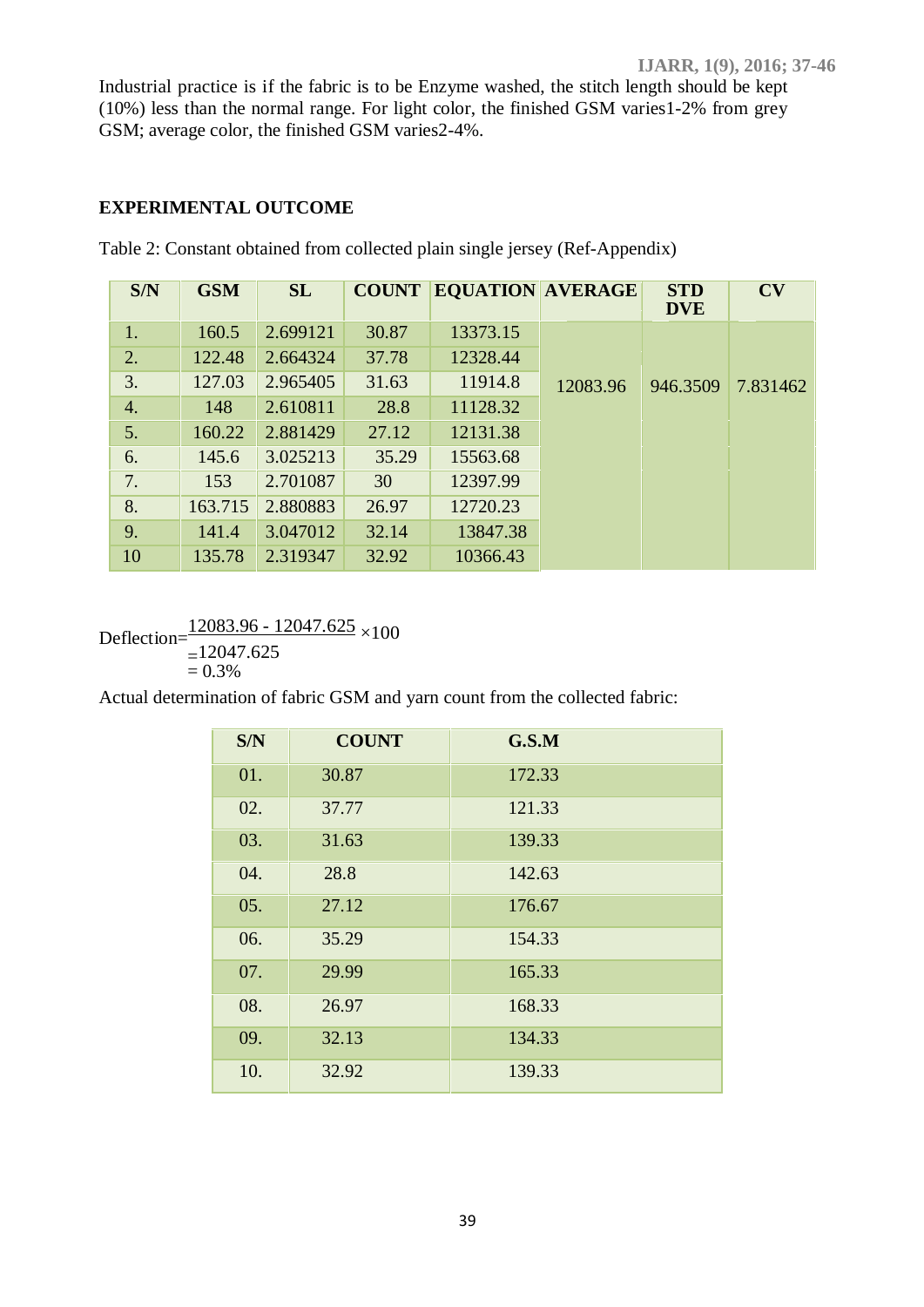Graph**:**



**Fig: Relation between yarn count (Ne) & GSM**

By taking two points from the straight line, we can find the following equations:

 $X = 332 - 5.88$  y

 $Y = 56 - 0.17$  x

#### **RESULT**

The revised constant for the plain single jersey is as follow:

K (Yarn count X stitch length X GSM)=12083.96

Relation between the fabric GSM and the yarn count: If the GSM of the fabric is "x" and the count of yarn is "y", then thee quation for determining GSM and the Yarn count is as follows:

> GSM, x=332 –5.88y Yarn count (Ne),  $v=56-0.17x$

## **CONCLUSION**

Limitation of this study is that it has been able to develop industry oriented count-GSM relationship only for plain single jersey cotton fabric as it demands huge time and data. But surely this research opens the door for further analytical research on the actual count-GSM relationships for different types of fabrics, fabric width calculation, machine selection criteria and so on.

#### **ACKNOWLEDGMENT**

Gratitude to DBL, Meghna, Esquire & S.M. knitting industries for providing us required fabrics. Special thanks to my team members Md. Noor Hossain, Mir Abdul Nime, Md. Mahamudul Islam, Md. Sherazul Islam and Sanath Das.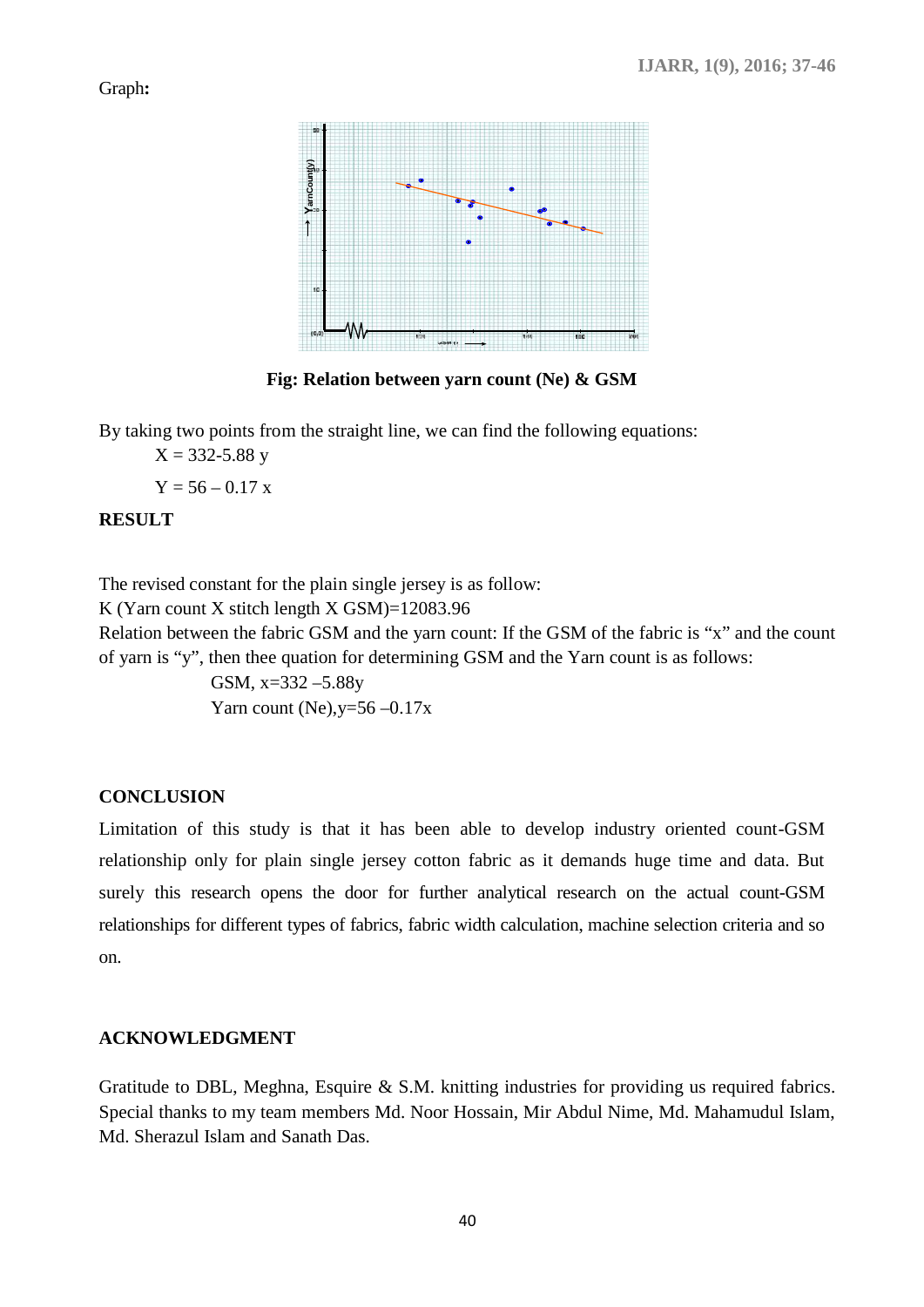## **REFERENCES**

- 1. Bourah, R. K. "Process Control in Circular Knitting Plant." Textile Committee2 (2004): 26-31.
- 2. Chattopadhyay, R., D. Gupta, and M. Bera. "Effect of input tension of inlay yarn on the characteristics of knitted circular stretch fabrics and pressure generation." Journal of the Textile Institute 103, no. 6 (2012): 636-642.
- 3. Ducauchuis, Jean-Pierre. "Low unit weight knitted loop fabric." U.S. Patent 6,196,031, issued March 6, 2001.
- 4. Hannan, Md Abdul, Md Mazedul Islam, SM Fijul Kabir, Abdullahil Kafi, and Shamsuzzaman Sheikh. "EFFECT OF YARN COUNT & STITCH LENGTH ON SHRINKAGE, GSM AND SPIRALITY OF SINGLE JERSY COTTON KNIT FABRIC." European Scientific Journal 10, no. 36 (2014).
- 5. Islam, Md Azharul, and Abu Naser Md Ahsanul Haque. "Selection of suitable machine gauge by considering the GSM, shrinkage and spirality of single jersey knit fabrics." The International Journal's Research Journal of Science & IT Management 3, no. 3 (2014): 50-55.
- 6. Kabir, Shekh Md Mamun, and Mohammad Zakaria. "Effect of Machine Parameters on Knit Fabric Specifications." DUET Journal 1, no. 3 (2012): 12-16.
- 7. Kane, C. D., U. J. Patil, and P. Sudhakar. "Studies on the influence of knit structure and stitch length on ring and compact yarn single jersey fabric properties." Textile Research Journal 77, no. 8 (2007): 572-582.
- 8. Kane, C. D., U. J. Patil, and P. Sudhakar. "Studies on the influence of knit structure and stitch length on ring and compact yarn single jersey fabric properties." Textile Research Journal 77, no. 8 (2007): 572-582.
- 9. Özdil, Nilgün, Arzu Marmaralı, and Serap Dönmez Kretzschmar. "Effect of yarn properties on thermal comfort of knitted fabrics." International journal of Thermal sciences 46, no. 12 (2007): 1318-1322.
- 10. Ramachandran, T., G. Manonmani, and C. Vigneswaran. "Thermal behaviour of ring-and compact-spun yarn single jersey, rib and interlock knitted fabrics." Indian journal of fibre & textile research 35, no. 3 (2010): 250.
- 11. Reza, Mohammad Hosain, and Kanouj Chakma Ziko. "A STUDY ON CHANGES OF DIMENSIONAL PROPERTIES OF GREY KNIT FABRIC DUE TO WET PROCESS." European Scientific Journal, ESJ 11, no. 15 (2015).
- 12. Saufley, Carl E. "Continuous Finishing of Circular Knit Fabrics." Textile Chemist & Colorist 24, no. 3 (1992).
- 13. Shah, D. L. "Latest Techniques of Processing Knit Fabrics Containing Elastomeric for Fashion Garments." Man–Made Textiles in India 12 (2003): 3-8.
- 14. Sharma, I. C., S. Ghosh, and N. K. Gupta. "Dimensional and physical characteristics of single jersey fabrics." Textile Research Journal 55, no. 3 (1985): 149-156.
- 15. Singh, G., K. Roy, R. Varshney, and A. Goyal. "Dimensional parameters of single jersey cotton knitted fabrics." Indian Journal of Fibre and Textile Research 36, no. 2 (2011): 111.
- 16. Singh, G., K. Roy, R. Varshney, and A. Goyal. "Dimensional parameters of single jersey cotton knitted fabrics." Indian Journal of Fibre and Textile Research 36, no. 2 (2011): 111.
- 17. Zvonar, Zoran, Peter Jung, and Karl Kammer lander. GSM: Evolution towards 3rd Generation Systems. Springer Science & Business Media, 1998.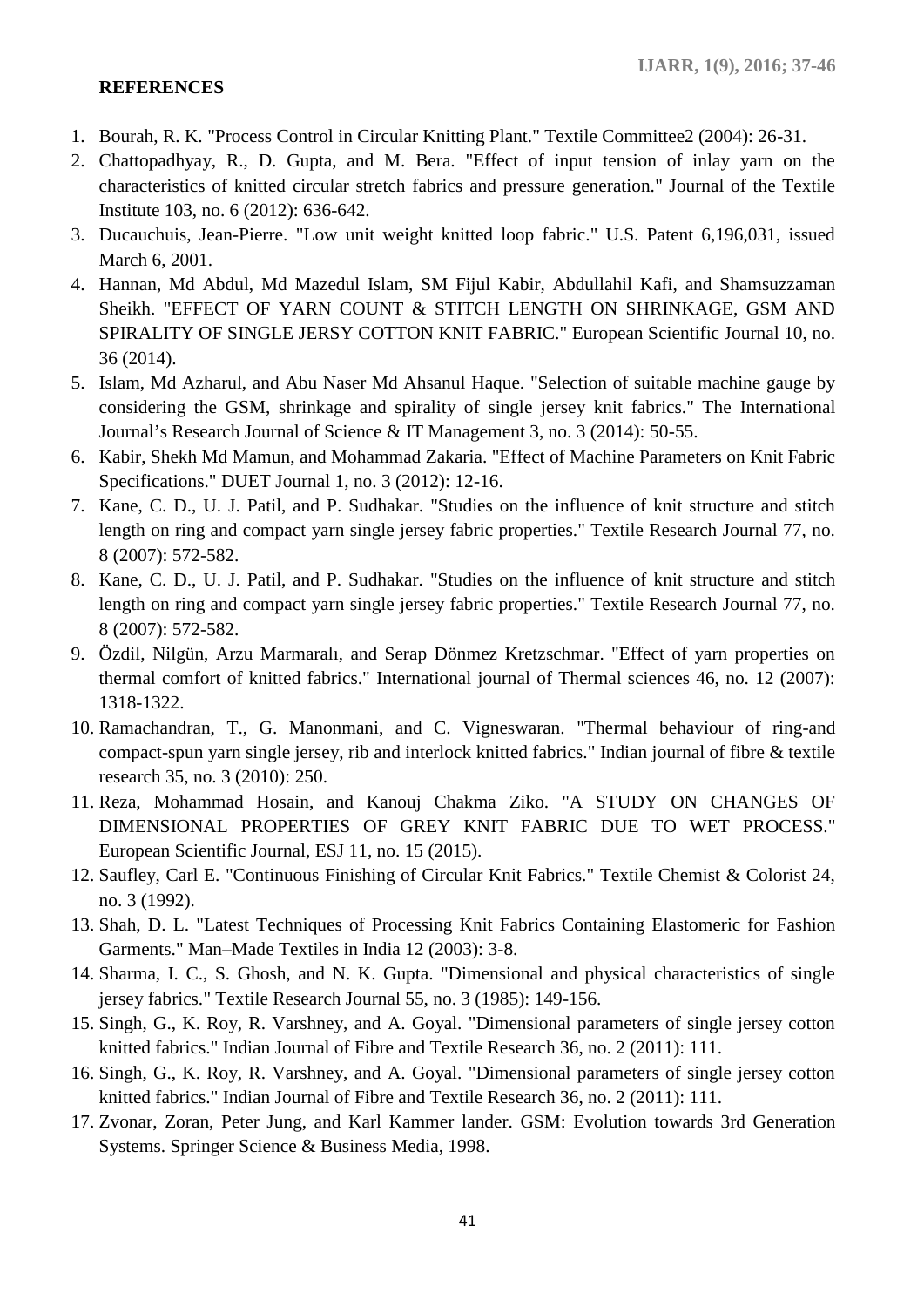## **Short Bio:**

Faisal Bin Alam is an assistant professor at the BGMEA University of Fashion & Technology in Dhaka, Bangladesh. He is a professional from textile background and involved in textile consultancy. He is research team leader of different multinational projects like NICHE. He is also an expert adviser on Compliance, CSR & Sustainability.

|                       |              | <b>CFI</b>            |                 |        |               |                                | WPI             |      |            |                     |                | STITCH LENGTH |           |                                    | COUNT                |                 |                 |            |              | GSM  |            |                                | DEFELECTION %                                                   |
|-----------------------|--------------|-----------------------|-----------------|--------|---------------|--------------------------------|-----------------|------|------------|---------------------|----------------|---------------|-----------|------------------------------------|----------------------|-----------------|-----------------|------------|--------------|------|------------|--------------------------------|-----------------------------------------------------------------|
| SΛ<br>NO <sub>1</sub> | SAMPLE<br>NO | LENGTH<br>œ<br>FABRIC | NO.OF<br>COURSE |        | CPI AVG<br>CR | <b>LENGTH</b><br>OF.<br>FABRIC | NO. OF<br>WALES | WP   | AVG<br>WPI | LENGTH<br>Œ<br>YARN | NO OF<br>WALES | ZT.           | AVG<br>51 | LENGTH<br>Œ<br>EACH<br><b>YARN</b> | NO OF<br><b>YARN</b> | TOTAL<br>LENGTH | TOTAL<br>WEIGHT | COUNT      | AVG<br>COUNT | GS M | AVG<br>GSM | <b>CACULATED</b><br><b>GSM</b> | <b>OF ACTUAL</b><br><b>GSM FROM</b><br><b>CALCULATED</b><br>GSM |
|                       | unit         | inch.                 | unit            | unit   | unit          | inch.                          | unit            | unit | unit       | mm                  | unit           | mm            | mm        | inch                               | unit                 | unit            | gm              | Ne         | Ne           | gm   | gm         | $g$ m                          | %                                                               |
| $\mathbf{1}$          |              |                       | 53              | 53     |               |                                | 289             | 34   |            | 775                 | 289            | 2.682         |           |                                    |                      |                 |                 |            |              |      |            |                                |                                                                 |
| $\overline{2}$        |              |                       | 54              | 54     |               |                                | 289             | 34   |            | 785                 | 289            | 2.716         |           |                                    |                      |                 |                 |            |              | 170  |            |                                |                                                                 |
| 3                     |              |                       | 52              | 52     |               |                                | 289             | 34   |            | 785                 | 289            | 2.716         |           | 27                                 | 10                   | 270             | 0.14            | 28.93      |              |      |            |                                |                                                                 |
| 4                     |              |                       | 54              | 54     |               |                                | 289             | 34   |            | 775                 | 289            | 2.682         |           |                                    |                      |                 |                 |            |              |      |            |                                |                                                                 |
| 5                     |              |                       | 53              | 53     |               |                                | 289             | 34   |            | 775                 | 289            | 2.682         | 2.699     |                                    |                      |                 |                 |            |              |      | 172.33     |                                |                                                                 |
| 6                     | 01           | 1                     | 53              | 53     | 53.1          | 1                              | 289             | 34   | 34         | 775                 | 289            | 2.682         |           |                                    |                      |                 |                 |            | 30.87        | 175  |            | 160.5                          | 7.3%                                                            |
| 7                     |              |                       | 54              | 54     |               |                                | 289             | 34   |            | 785                 | 289            | 2.716         |           |                                    |                      |                 |                 |            |              |      |            |                                |                                                                 |
| 8                     |              |                       | 52              | 52     |               |                                | 289             | 34   |            | 785                 | 289            | 2.716         |           | 35                                 | 10                   | 350             | 0.16            | 32.81      |              |      |            |                                |                                                                 |
| 9                     |              |                       | 53              | 53     |               |                                | 289             | 34   |            | 775                 | 289            | 2.682         |           |                                    |                      |                 |                 |            |              | 172  |            |                                |                                                                 |
|                       |              |                       |                 |        |               |                                |                 |      |            | 785                 |                | 2.716         |           |                                    |                      |                 |                 |            |              |      |            |                                |                                                                 |
| 10                    |              |                       | 53              | 53     |               |                                | 289             | 34   |            | 988                 | 289            | 2.656         |           |                                    |                      |                 |                 |            |              |      |            |                                |                                                                 |
| 1                     |              |                       | 52              | 52     |               |                                | 372             | 37   |            |                     | 372            | 2.686         |           |                                    |                      |                 |                 |            |              |      |            |                                |                                                                 |
| 2                     |              |                       | 50              | 50     |               |                                | 376             | 38   |            | 1010                | 376            | 2.657         |           |                                    |                      |                 |                 |            |              | 120  |            |                                |                                                                 |
| 3                     |              |                       | 50              | 50     |               |                                | 373             | 37   |            | 991                 | 373            |               |           |                                    |                      |                 |                 |            |              |      |            |                                |                                                                 |
| 4                     |              |                       | 51              | 51     |               |                                | 372             | 37   |            | 988                 | 372            | 2.656         |           |                                    |                      |                 |                 |            |              |      |            |                                |                                                                 |
| 5                     | 02           | $\mathbf{1}$          | 51              | 51     | 50.9          | $\mathbf{1}$                   | 373             | 37   | 37         | 991                 | 373            | 2.657         | 2.664     | <b>B4</b>                          | 20                   | 680             |                 | 0.27 B7.78 | 37.78        | 127  | 121.33     | 122.48                         | 0.945%                                                          |
| 6                     |              |                       | 52              | 52     |               |                                | 372             | 37   |            | 991                 | 372            | 2.664         |           |                                    |                      |                 |                 |            |              |      |            |                                |                                                                 |
| 7                     |              |                       | 51              | $51\,$ |               |                                | 372             | 37   |            | 996                 | 372            | 2.677         |           |                                    |                      |                 |                 |            |              |      |            |                                |                                                                 |
| 8                     |              |                       | 50              | $50\,$ |               |                                | 373             | 37   |            | 991                 | 373            | 2.657         |           |                                    |                      |                 |                 |            |              |      |            |                                |                                                                 |
| 9                     |              |                       | 52              | 52     |               |                                | 372             | 37   |            | 993                 | 372            | 2.669         |           |                                    |                      |                 |                 |            |              | 117  |            |                                |                                                                 |
| $10\,$                |              |                       | 50              | $50\,$ |               |                                | 372             | 37   |            | 991                 | 372            | 2.664         |           |                                    |                      |                 |                 |            |              |      |            |                                |                                                                 |

# **Appendix**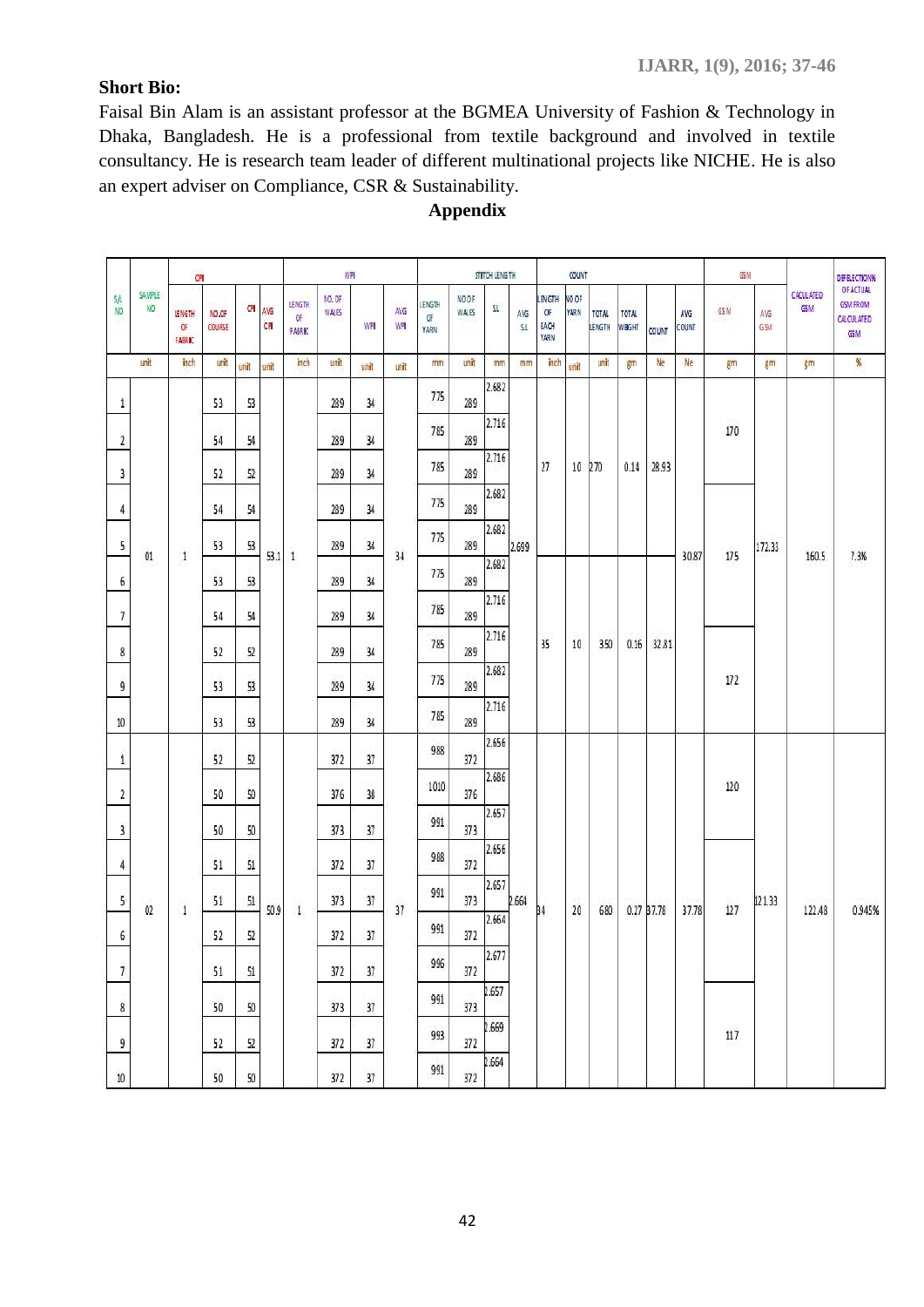|                    |              | ŒЙ                    |                          |          |          |                         | WPI            |          |            |                            |             | <b>HIGHLANGTH</b> |           |                                   | <b>COULT</b> |                              |                              |       |                     | GW.        |                 |                         | <b>OFFICERIONS</b>                                                  |
|--------------------|--------------|-----------------------|--------------------------|----------|----------|-------------------------|----------------|----------|------------|----------------------------|-------------|-------------------|-----------|-----------------------------------|--------------|------------------------------|------------------------------|-------|---------------------|------------|-----------------|-------------------------|---------------------------------------------------------------------|
| şL<br>KD           | SAMPLE<br>١O | LONGTH<br>σ<br>FAGGIC | 10. G<br>COURSE          | Ű.       | NG<br>ŒИ | លោម<br>ű۶<br><b>MAC</b> | NO.0F<br>WALES | WR       | ٨VG<br>WPI | LINGTH<br>Œ<br><b>YARN</b> | NOOF<br>WAG | 51                | NG.<br>sı | <b>KINGTH</b><br>α<br>EACH<br>WRY | io ar<br>W   | <b>TOTAL</b><br><b>4161H</b> | <b>TOTAL</b><br><b>WRGHT</b> | COUNT | <b>MVG</b><br>could | G M        | NG<br><b>GM</b> | <b>CAOJIA TO</b><br>GSM | <b>CFACTUAL</b><br><b>GENFRON</b><br><b>CALCULATED</b><br><b>GM</b> |
|                    | unit         | inch                  | unit                     | unit     | unit     | indi                    | unit           | unit     | unit       | mm                         | unit        | mm                | mm        | inch                              | unit         | unit.                        | ĶΜ                           | No    | No                  | (FT)       | ijπ             | lμπ                     | ¥                                                                   |
| 1                  |              |                       | 43                       | 43       |          |                         | 370            | 37       |            | 1100                       | 370         | 2.973             |           |                                   |              |                              |                              |       |                     |            |                 |                         |                                                                     |
| $\mathbf{r}$       |              |                       | $40\,$                   | 40       |          |                         | 370            | 37       |            | 1105                       | 370         | 2.986             |           |                                   |              |                              |                              |       |                     | 139        |                 |                         |                                                                     |
| 3                  |              |                       | $40\,$                   | 40       |          |                         | 370            | 37       |            | 1100                       | 370         | 2.973             |           | 24                                | 18           |                              | 432 0.2                      | 32.4  |                     |            |                 |                         |                                                                     |
| 4                  |              |                       | 40                       | 40       |          |                         | 370            | 37       |            | 10%                        | 370         | 2.959             |           |                                   |              |                              |                              |       |                     |            |                 |                         |                                                                     |
| s                  |              |                       | 39                       | 39       |          |                         | 370            | 37       |            | 1097                       | 370         | 2.965             | 1.965     |                                   |              |                              |                              |       |                     | wa         |                 |                         |                                                                     |
| 6                  | œ            | 1                     | 40                       | 40       | 40       | 1                       | 370            | 37       | 37         | 10%                        | 370         | 2.959             |           |                                   |              |                              |                              |       | 31.63               | 140        | 139.33          | 127.08                  | 968%                                                                |
| 7                  |              |                       | 40                       | 40       |          |                         | 370            | 37       |            | 10%                        | 370         | 2.959             |           |                                   |              |                              |                              |       |                     |            |                 |                         |                                                                     |
| 8                  |              |                       | 39                       | 39       |          |                         | 370            | 37       |            | 1093                       | 370         | 2.954             |           | $^{24}$                           | 18           | 432                          | 0.21                         | 30.36 |                     |            |                 |                         |                                                                     |
| 9                  |              |                       | $40$                     | 40       |          |                         | 370            | 37       |            | 1097                       | 370         | 2.965             |           |                                   |              |                              |                              |       |                     | 139        |                 |                         |                                                                     |
| $10\,$             |              |                       | 39                       | 39       |          |                         | 370            | 37       |            | 10%                        | 370         | 2.959             |           |                                   |              |                              |                              |       |                     |            |                 |                         |                                                                     |
| 4                  |              |                       | 48                       | 48       |          |                         | 185            | 37       |            | 483                        | 185         | 2.611             |           |                                   |              |                              |                              |       |                     |            |                 |                         |                                                                     |
| $\mathbf{I}$       |              |                       | 49                       | 49       |          |                         | 185            | 37       |            | 485                        | 185         | 2.622             |           |                                   |              |                              |                              |       |                     | 144        |                 |                         |                                                                     |
|                    |              |                       |                          |          |          |                         | 185            |          |            | 485                        | 185         | 2,622             |           | $\frac{1}{2}$                     | 16           |                              | 192 0.1                      | 28.8  |                     |            |                 |                         |                                                                     |
| 3<br>$\frac{1}{2}$ |              |                       | 49<br>49                 | 49<br>49 |          |                         | 185            | 37<br>37 |            | 486                        | 185         | 2.627             |           |                                   |              |                              |                              |       |                     |            |                 |                         |                                                                     |
|                    |              |                       |                          |          |          | $\,1\,$                 | 185            |          |            | 485                        | 185         | 2.622             |           |                                   |              |                              |                              |       |                     |            |                 |                         |                                                                     |
| 5                  | O<br>89      | $\mathbf i$<br>-39    | 48                       |          | 48 482   |                         |                | 37       | 37<br>W.   | 484                        |             | 2.616             | 2.611     |                                   |              |                              |                              |       | 28.8                | 142<br>156 | 142.67          | 148<br>w                | 4.05%                                                               |
| 6                  |              |                       | 47                       | $47\,$   |          |                         | 185            | 37       |            | 480                        | 185         | 2.595             |           |                                   |              |                              |                              |       |                     |            |                 |                         |                                                                     |
| $\overline{\iota}$ |              |                       | $48\,$<br>48<br>49<br>49 |          |          |                         | 185            | 37       |            | 480                        | 185         | 2.595             |           |                                   | $16\,$       |                              | 192 0.1                      | 28.8  |                     |            |                 |                         |                                                                     |
| $\bf 8$            |              |                       |                          |          |          | 185                     | 37             |          |            | 185                        | 2.595       |                   | $12\,$    |                                   |              |                              |                              |       | 98                  |            |                 |                         |                                                                     |
| 9                  |              |                       | 47                       | 47       |          |                         | 185<br>W       | 37       |            | 480                        | 185         | 2.605             |           |                                   |              |                              |                              |       |                     | $142\,$    |                 |                         |                                                                     |
| $10\,$             |              |                       | 48                       | 48       |          |                         | 185            | 37       |            | 482                        | 185         |                   |           |                                   |              |                              |                              |       |                     |            |                 |                         |                                                                     |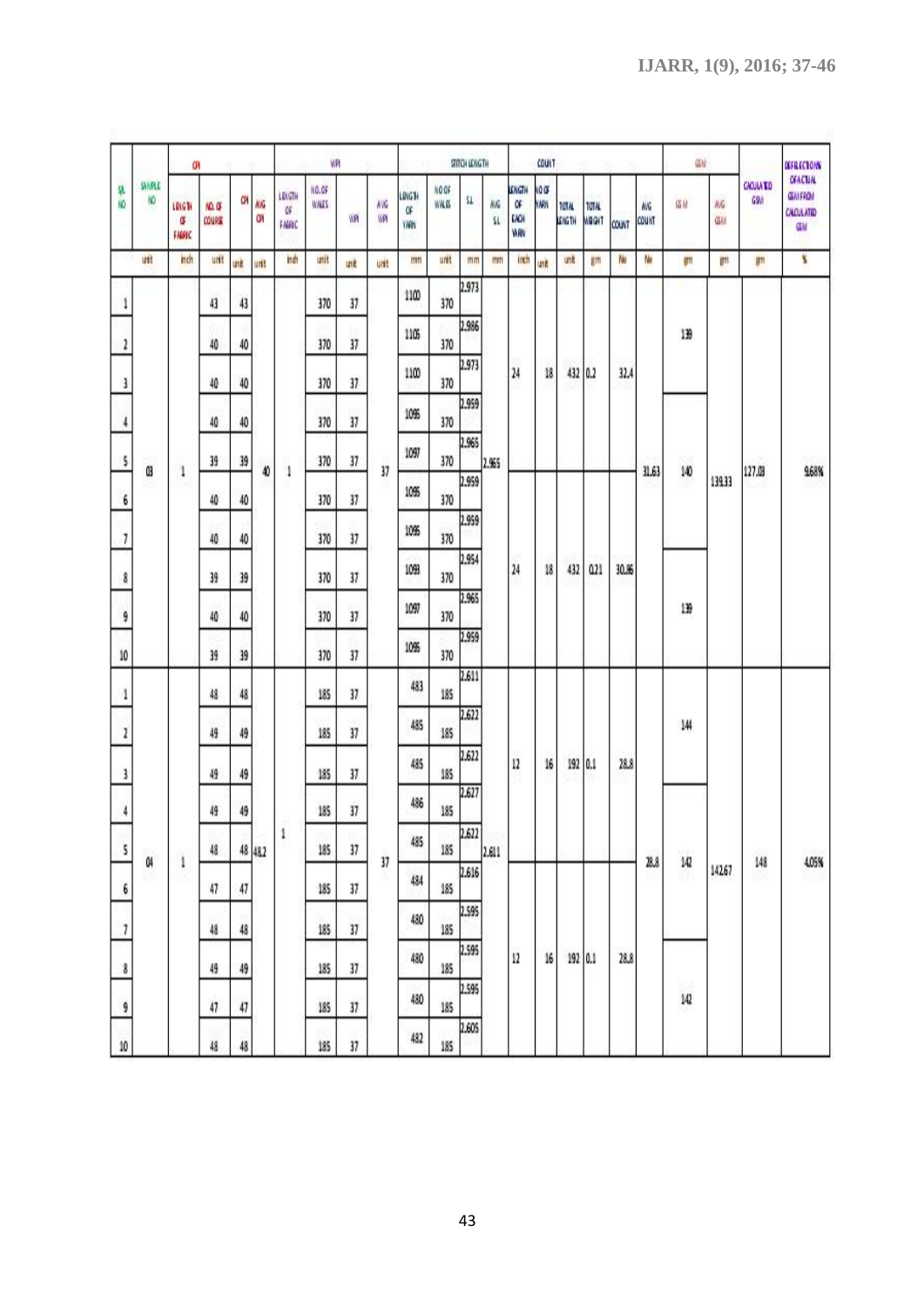**IJARR, 1(9), 2016; 37-46**

|         |              | Ü,                   |                  |      |                 |                        | WPI            |    |            |                             |                | STITCH LENGTH |           |                                   | <b>COUNT</b> |                        |                       |              |             | űИ   |                |                        | <b>MERICIONS</b>                                   |
|---------|--------------|----------------------|------------------|------|-----------------|------------------------|----------------|----|------------|-----------------------------|----------------|---------------|-----------|-----------------------------------|--------------|------------------------|-----------------------|--------------|-------------|------|----------------|------------------------|----------------------------------------------------|
| 隳<br>١Ō | SANPLE<br>١O | LOIGH<br>σ<br>FAGGIC | NO. OF<br>COURSE | űΝ   | МG<br><b>GN</b> | LDIGTH<br>ūF<br>FAGGIC | NO.OF<br>WALES | WR | AVG.<br>WP | LDIGTH<br>òF<br><b>YARN</b> | NO OF<br>WALES | $\Omega$      | NG<br>ší. | <b>LINGTH</b><br>a<br>64.04<br>Wh | 10.06<br>W   | <b>TOTAL</b><br>LENGTH | 101/4<br><b>THERE</b> | <b>COUNT</b> | WG<br>COUNT | GW   | NG<br>69/      | <b>CAOLATED</b><br>69/ | OF ACTUAL<br><b>GMROM</b><br><b>GLOJLATO</b><br>GW |
|         | unt          | nch                  | unt              | unit | unk             | indh                   | unit           | иř | unit       | m                           | <b>UTR</b>     | mm            | mm        | mch                               | unk          | unt                    | (FT)                  | W            | Ne          | ijπ  | WΠ             | mπ                     | N                                                  |
| 1       |              |                      | 46               | 46   |                 |                        | 350            | B  |            | 1012                        | 30             | 2.891         |           |                                   |              |                        |                       |              |             |      |                |                        |                                                    |
| 2       |              |                      | 45               | 45   |                 |                        | 350            | B  |            | 1010                        | 350            | 2.886         |           |                                   |              |                        |                       |              |             | 176  |                |                        |                                                    |
| 3       |              |                      | 48               | 48   |                 |                        | 350            | Ł  |            | 10%                         | 350            | 2.88          |           | 29                                | 19           | 551                    | 0.32                  | 25.83        |             |      |                |                        |                                                    |
| 4       |              |                      | 44               | 44   |                 |                        | 30             | 35 |            | 1008                        | 350            | 1.88          |           |                                   |              |                        |                       |              |             |      |                |                        |                                                    |
| 5       |              |                      | 46               | 46   | 456             | 1                      | 30             | K  | 35         | 1008                        | 350            | 2.88          | 2.699     |                                   |              |                        |                       |              |             |      | 176.67         |                        |                                                    |
| 6       | OS           | 1                    | 45               | 45   |                 |                        | 350            | B  |            | 1000                        | 350            | 2.857         |           |                                   |              |                        |                       |              | 27.12       | 176  |                | 160.2                  | 10.2%                                              |
| 7       |              |                      | 46               | 46   |                 |                        | 350            | B  |            | 1006                        | 350            | 2.874         |           |                                   |              |                        |                       |              |             |      |                |                        |                                                    |
| 8       |              |                      | 45               | 45   |                 |                        | 350            | 35 |            | 1010                        | 350            | 2.886         |           | 36                                | 20           | 720                    | 0.38                  | 28.42        |             |      |                |                        |                                                    |
| 9       |              |                      | 45               | 45   |                 |                        | 350            | B  |            | 1015                        | 350            | 2.9           |           |                                   |              |                        |                       |              |             | 177  |                |                        |                                                    |
| 10      |              |                      | 46               | 46   |                 |                        | 350            | B  |            | 1008                        | 350            | 2.88          |           |                                   |              |                        |                       |              |             |      |                |                        |                                                    |
| 1       |              |                      | 47               | 47   |                 |                        | 357            | 37 |            | 1110                        | 367            | 3.025         |           |                                   |              |                        |                       |              |             |      |                |                        |                                                    |
| 2       |              |                      | 47               | 47   |                 |                        | 357            | 37 |            | 1110                        | 367            | 3.025         |           |                                   |              |                        |                       |              |             | 153  |                |                        |                                                    |
| 3       |              |                      | 46               | 46   |                 |                        | 357            | 37 |            | 1110                        | 367            | 3.025         |           |                                   |              |                        |                       |              |             |      |                |                        |                                                    |
|         |              |                      |                  |      |                 |                        | 357            |    |            | $1110\,$                    |                | 3.025         |           |                                   |              |                        |                       |              |             |      |                |                        |                                                    |
| 4       |              |                      | 47               | 47   |                 |                        |                | 37 |            | 1110                        | 367            | 3.025         |           |                                   |              |                        |                       |              |             |      |                |                        |                                                    |
| 5       | 06           | 1                    | $48$             | 48   | 47.1            | 1                      | 357            | IJ | 37         | 1110                        | 367            | 3.025         | 3.025     | $40$                              | $20\,$       | 800                    |                       | 0.34 35.29   | 35.29       | 155  | 154.33<br>8567 | 145.6                  | 6.10%                                              |
| 6       |              |                      | 47               | 47   |                 |                        | 357            | 37 |            | 1110                        | 367            | 3.025         |           |                                   |              |                        |                       |              |             |      |                |                        |                                                    |
| 7       |              |                      | 48               | 48   |                 |                        | 357            | 37 |            | 1110                        | 367            | 3.025         |           |                                   |              |                        |                       |              |             |      |                |                        |                                                    |
| 8       |              |                      | 47               | 47   |                 |                        | 357            | 37 |            | 1110                        | 367            | 3,025         |           |                                   |              |                        |                       |              |             | 155  |                |                        |                                                    |
| 9       |              |                      | 47               | 47   |                 |                        | 357            | 37 |            |                             | 367            | 3.025         |           |                                   |              |                        |                       |              |             | 16M) |                |                        |                                                    |
| $10\,$  |              |                      | 47               | 47   |                 |                        | 357            | 37 |            | 1110                        | 367            |               |           |                                   |              |                        |                       |              |             |      |                |                        |                                                    |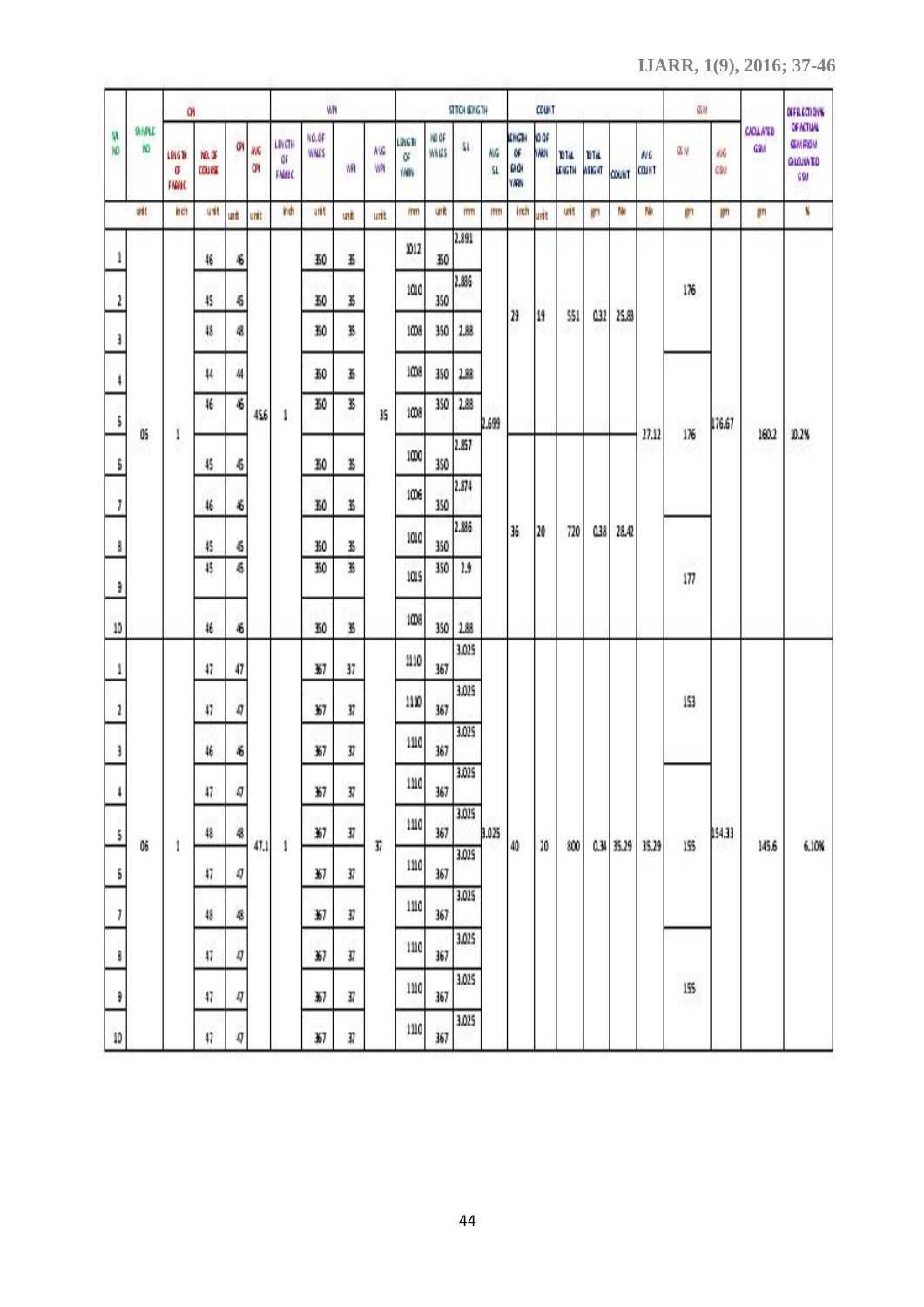**IJARR, 1(9), 2016; 37-46**

|                         |                    | ŒЙ                    |                  |           |         |                               | WP             |      |           |                    |                | STITCH LENGTH |           |                        | <b>COUNT</b> |                        |                       |       |                    | ŒΜ         |           |                               | <b>SEECOLS</b>                                      |
|-------------------------|--------------------|-----------------------|------------------|-----------|---------|-------------------------------|----------------|------|-----------|--------------------|----------------|---------------|-----------|------------------------|--------------|------------------------|-----------------------|-------|--------------------|------------|-----------|-------------------------------|-----------------------------------------------------|
| ä<br>KO.                | <b>SAMAS</b><br>N٥ | 191614<br>ű<br>FAGGIC | YO. OF<br>COURSE | <b>CA</b> | NG<br>œ | <b>LENGTH</b><br>۵F<br>FAGRIC | 10.06<br>WALES | WPI  | ٨VG<br>WP | LRIGH<br>œ<br>YARN | NO OF<br>WALES | st            | МG<br>SI. | መለኔ<br>Œ<br>GАOН<br>Wh | VO OF<br>WW  | <b>10TAL</b><br>LENGTH | DTA.<br><b>ARIGHT</b> | COUNT | WG<br><b>COUNT</b> | GW<br>WING | МG<br>69/ | <b>CAOLATED</b><br><b>GSM</b> | OF ACTUAL<br><b>GMRON</b><br><b>GIOJIATO</b><br>621 |
|                         | unit               | mch                   | unit             | unit      | unit    | indh                          | unt            | unit | unt       | m                  | unt            | mm            | mm        | inch                   | unit         | unt.                   | lητ                   | N     | N                  | ijΠ        | lβTI      | <b>IDTI</b>                   | ¥                                                   |
| 1                       |                    |                       | 51               | 51        |         |                               | 虦              | 37   |           | 95                 | 368            | 2.704         |           |                        |              |                        |                       |       |                    |            |           |                               |                                                     |
| $\overline{\mathbf{r}}$ |                    |                       | 51               | 51        |         |                               | X8             | IJ   |           | 994                | 368            | 2.701         |           |                        |              |                        |                       |       |                    | 80<br>166  |           |                               |                                                     |
| 3                       |                    |                       | 51               | \$1       |         |                               | K8             | 37   |           | 995                | 368            | 2.704         |           | 36                     | 20           | 720                    | 036                   | 30    |                    |            |           |                               |                                                     |
| $\overline{A}$          |                    |                       | 51               | 51        |         |                               | K8             | IJ   |           | 995                | 368            | 2.704         |           |                        |              |                        |                       |       |                    |            |           |                               |                                                     |
| 5                       |                    |                       | 51               | SI        |         |                               | X8             | 37   |           | 992                | 368            | 2,696         | 2.701     |                        |              |                        |                       |       |                    |            | 165.33    |                               |                                                     |
| 6                       | 07                 | 1                     | 51               | 51        | 51      | 1                             | X8             | 37   | 37        | 993                | 368            | 2.704         |           |                        |              |                        |                       |       | 30                 | 165        |           | 153                           | 8%                                                  |
| 7                       |                    |                       | 51               | 51        |         |                               | 358            | Y    |           | 994                | 368            | 2,698         |           |                        |              |                        |                       |       |                    |            |           |                               |                                                     |
| 8                       |                    |                       | 51               | SI        |         |                               | K8             | ŋ    |           | 995                | 368            | 2.701         |           | 36                     | 20           | 720                    | 036                   | 30    |                    |            |           |                               |                                                     |
| 9                       |                    |                       | 51               | 51        |         |                               | 繇              | 37   |           | 994                | 368            | 2.704         |           |                        |              |                        |                       |       |                    | 165        |           |                               |                                                     |
| $10\,$                  |                    |                       | 51               | 51        |         |                               | X8             | IJ   |           | 993                | 368            | 2,698         |           |                        |              |                        |                       |       |                    |            |           |                               |                                                     |
| 1                       |                    |                       | 46               | 46        |         |                               | 182            | 36   |           | 523                | 182            | 2874          |           |                        |              |                        |                       |       |                    |            |           |                               |                                                     |
| $\overline{\mathbf{r}}$ |                    |                       | 47               | 47        |         |                               | 180            | K    |           | 518                | 180            | 2878          |           |                        |              |                        |                       |       |                    | 168        |           |                               |                                                     |
| 3                       |                    |                       | 47               | 47        |         |                               | 183            | IJ   |           | 525                | 183            | 2.869         |           | 40                     | 12           | 480                    | 0.27                  | 26,67 |                    |            |           |                               |                                                     |
| 4                       |                    |                       | 46               | 46        |         |                               | 182            | K    |           | 524                | 182            | 2879          |           |                        |              |                        |                       |       |                    |            |           |                               |                                                     |
| 5                       |                    |                       | 47               | 47        | 46.4    |                               | 21             | K    |           | 520                | 181            | 2.873         | 2.881     |                        |              |                        |                       |       |                    |            | 168.33    |                               |                                                     |
| 6                       | 08                 | 1                     | 46               | 46        |         | 1                             | 179            | K    | 36        | 520                | 179            | 2905          |           | 40                     | $10\,$       | 400<br>90              | 0.22                  | 27.27 | 26.97              | 169        |           | 161,7                         | 282%                                                |
| 7                       |                    |                       | 46               | 46        |         |                               | 178            | K    |           | 515                | 178            | 2893          |           |                        |              |                        |                       |       |                    |            |           |                               |                                                     |
| 8                       |                    |                       | 47               | 47        |         |                               | 179            | K    |           | 516                | 179            | 2883          |           |                        |              |                        |                       |       |                    |            |           |                               |                                                     |
| 9                       |                    |                       | 46               | 46        |         |                               | 180            | K    |           | 518                | 180            | 2878          |           |                        |              |                        |                       |       |                    | 168        |           |                               |                                                     |
| $10\,$                  |                    |                       | 46               | 46        |         |                               | 180            | K    |           | 518                | 180            | 2878          |           |                        |              |                        |                       |       |                    |            |           |                               |                                                     |